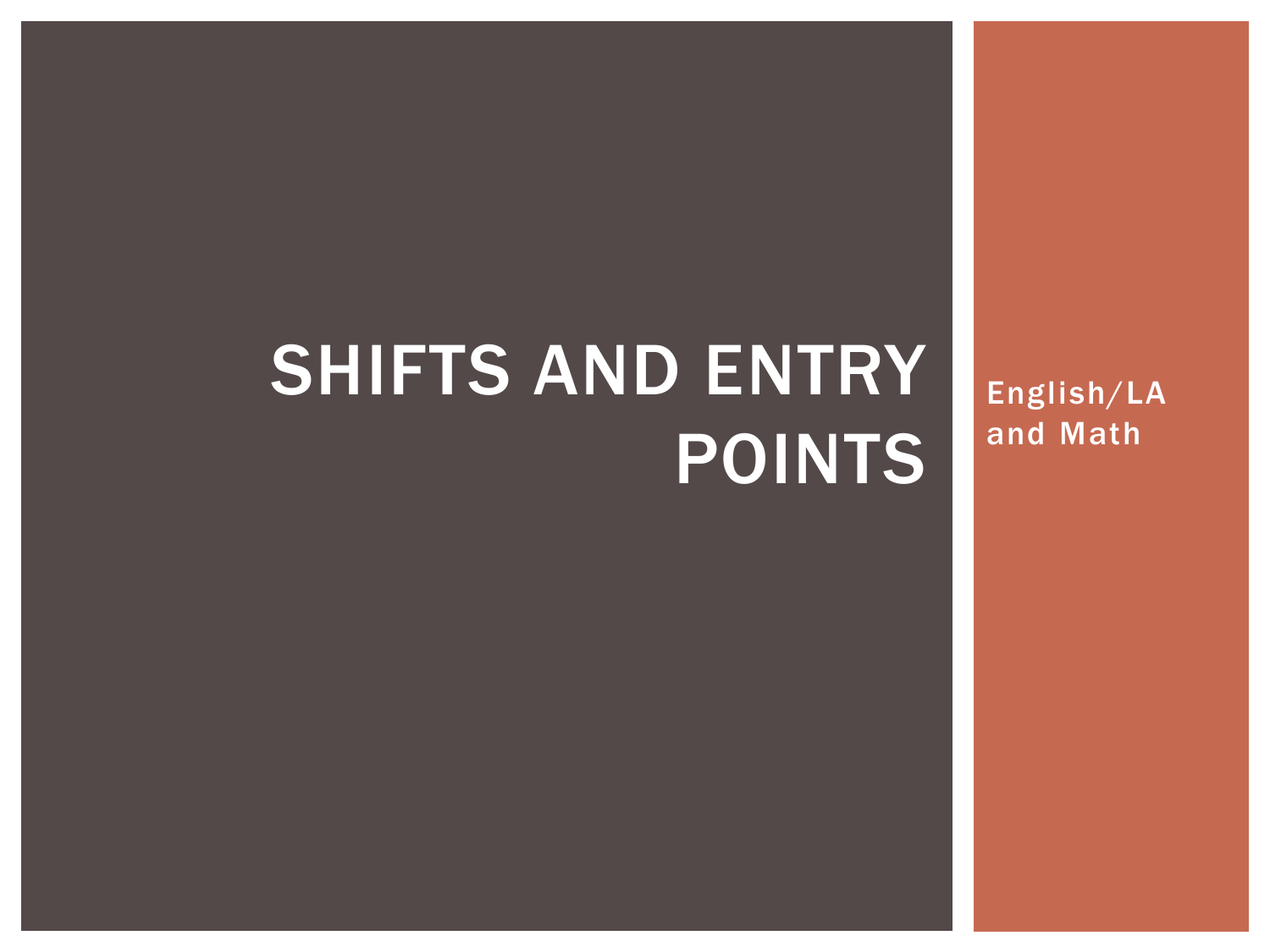## BUILDING KNOWLEDGE THROUGH CONTENT RICH NON-FICTION

- **Informational Text** 
	- **MS**: 60%
	- $\blacksquare$  HS: 70%
- Narrative Text (character, setting, plot, conflict, etc...)
- Entry Point #1: Text Structures
	- **The way an author organizes material** 
		- Cause/Effect, Compare/Contrast, Description, Chronology/Sequence, Problem/Solution
	- Read a passage and may have to identify text structure
	- Required to write a piece based upon a specific text structure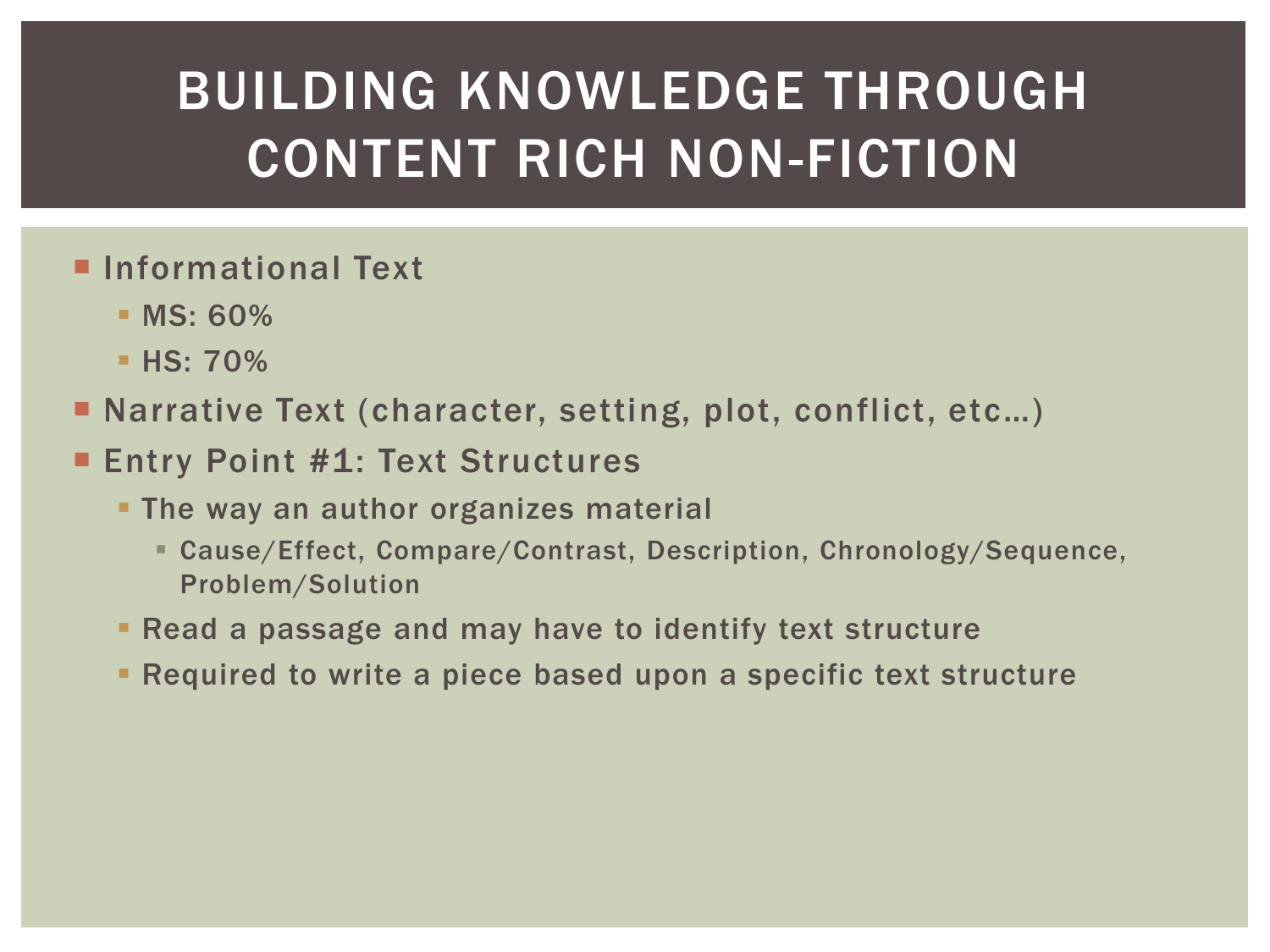#### READING, WRITING, AND SPEAKING GROUNDED IN EVIDENCE FROM TEXT, BOTH LITERARY AND INFORMATIONAL

- **Entry Point #2: Text Dependent Questions** 
	- Could by high or low DOK level questions
	- Questions that can only be answered with evidence from the text
	- Can be literal but can also involve analysis, synthesis, evaluation
	- **Focus on word, sentence, or paragraph as well as larger ideas,** themes, or events
	- Focus on difficult portions of text to enhance reading proficiency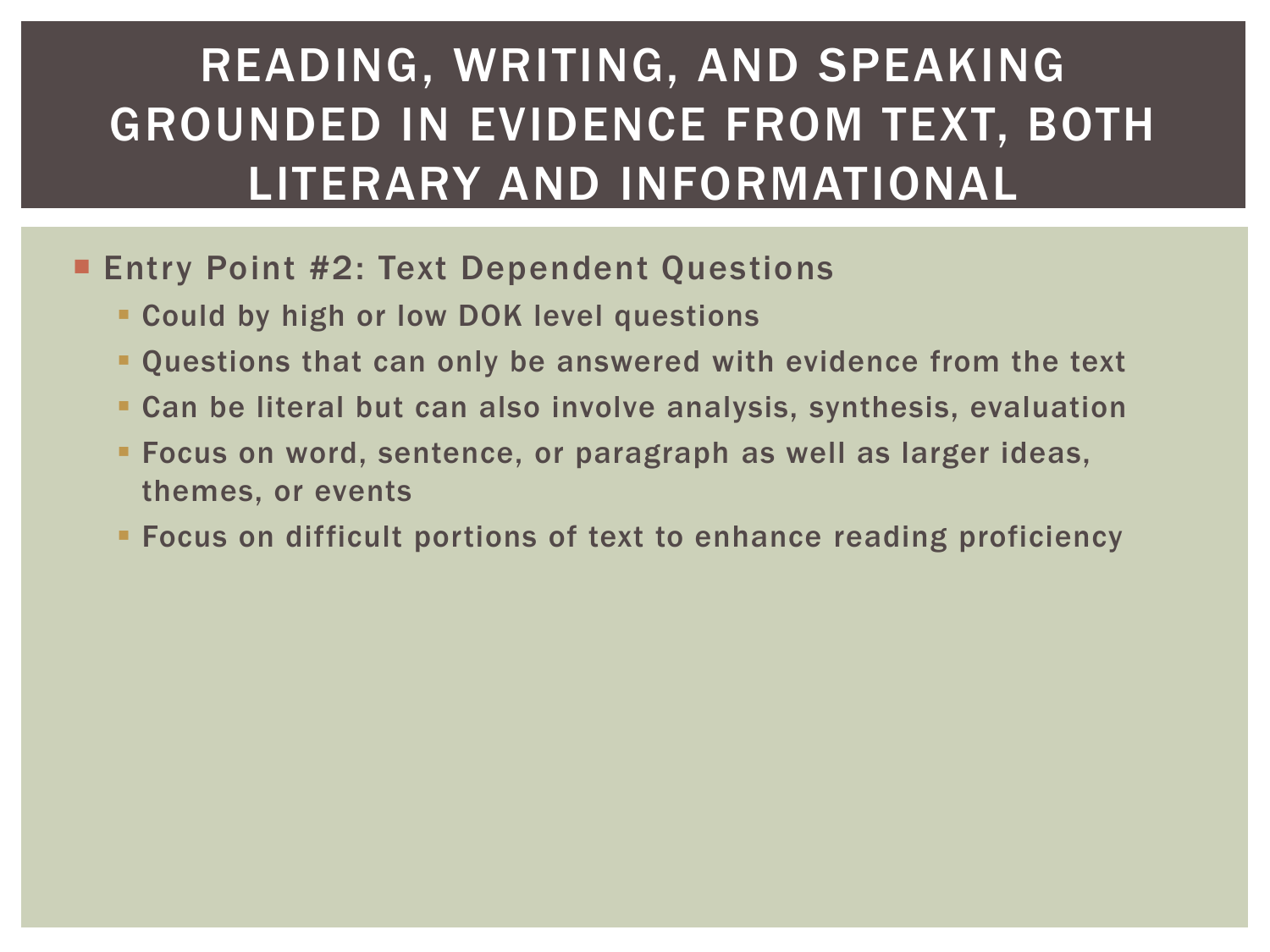### TEXT DEPENDENT VS. NON-TEXT DEPENDENT

#### Non-Text Dependent

- **In "Casey at the Bay," Casey** strikes out. Describe a time when you failed at something
- **In "Letter From Birmingham** Jail," Dr. King discusses nonviolent protest. Discuss, in writing, a time when you wanted to fight against something that you felt was unfair.
- **In "The Gettysburg Address"** Abraham Lincoln says the nation is dedicated to the proposition that all men are created equal. Why is equality an important value to promote?

#### Text Dependent

- **What makes Casey's** experiences at bat humorous?
- **What can you infer from King's** letter about the letter that he received?
- **F** "The Gettysburg Address" mentions the year 1776. According to Lincoln's speech, why is this year significant to the events described in the speech
- Questions from: Lexie Domaradzki's ELA State Standards presentation, March 26-27, 2013